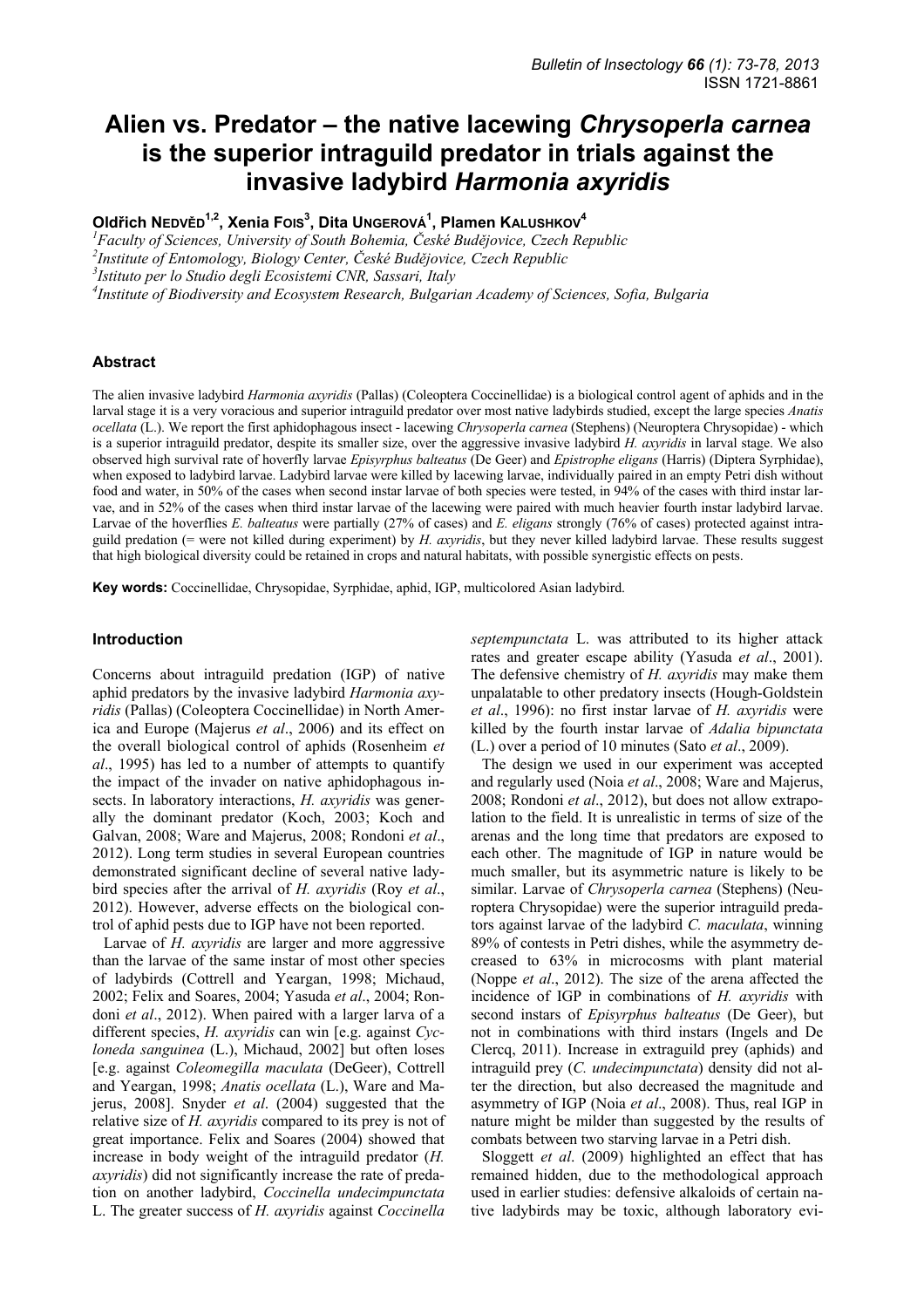dence suggests that *H. axyridis* readily attacks this prey. Eggs of the ladybird *Calvia quatuordecimguttata* (L.) appeared to be chemically well-protected from the attack by *H. axyridis* (Ware et al., 2008), while eggs of *C. maculata* were attacked but not much suitable for development (Sloggett *et al*., 2009).

The lacewing *C. carnea* (and related cryptic species) is a relatively common predator of aphids and is also an intraguild predator. Fremlin (2007) found that *C. carnea* attacks larvae and pupae of *H. axyridis* in the field. Reciprocal predation of eggs is known to occur. Feeding on eggs of the lacewing *C. carnea* by larvae of *H. axyridis* lead to the same developmental time and survival as when fed on aphids (Phoofolo and Obrycki, 1998). *C. carnea* also feeds on eggs of *H. axyridis* (Phoofolo and Obrycki, 1998), although *H. axyridis* eggs are not suitable alone for the larval development of *C. carnea* (Santi and Maini, 2006). *H. axyridis* has been recorded to feed on various stages of the lacewing *C. carnea* (Gardiner and Landis, 2007). Lacewings were detected over much of the season in several locations in Florida dominated by *H. axyridis*, while no other predators or parasitoids were detected (Mizell, 2007).

Fremlin (2008) also observed predation by *H. axyridis* adults on a larva of hoverfly *Syrphus ribesii* L. (Diptera Syrphidae). Syrphid flies [especially *Pseudodorus clavatus* (F.)] were important predators of brown citrus aphid, *Toxoptera citricida* (Kirkaldy), in Florida, alongside with two ladybird species, *C. sanguinea* and *H. axyridis* (Michaud, 1999). The influence of body size, presence of aphid prey and arena size (Petri dishes and potted broad bean plants) on IGP were investigated between *H. axyridis* and the hoverfly *E. balteatus* (Ingels and De Clercq, 2011). The ladybird was the intraguild predator in the majority of cases and its efficiency increased with the developmental stage. Pupae of either species were not attacked. Eggs and larvae of *E. balteatus* faced high IGP by *H. axyridis* in laboratory which was considered important for possible decline in *E. balteatus* population following *H. axyridis* invasion (Alhmedi *et al*., 2010).

Pell *et al*. (2008) suggested that research that would test the symmetry of the relationship between those predators would be of value. Thus, the aim of this study was to characterize the direction, symmetry and strength of the IGP between larvae of native predators, the lacewing *C. carnea* and hoverflies *E. balteatus* and *Epistrophe eligans* (Harris), and the alien ladybird *H. axyridis*. This is the first report of aphidophagous insect which is a superior intraguild predator in confrontations with *H. axyridis* despite its smaller size.

# **Materials and methods**

#### Experimental animals

Adult ladybirds *H. axyridis* were collected on shrubs in June in České Budějovice, Czech Republic (49°00'N, 14°27'E), and laboratory stocks were established using the most common *succinea* colour morph of this polymorphic species. Pairs of ladybirds were maintained in 9 cm Petri dishes at 20 °C, 60% RH and 18L:6D photo-

period; they were fed with pea aphids, *Acyrthosiphon pisum* (Harris), and provided with water in a small vial plugged with cotton. Eggs were removed daily from the dishes, and larvae were reared under the same conditions as their parents.

Adult lacewings, *C. carnea*, were collected outside on trees in autumn. Although they had still their summer green colour, we considered them to be in diapause, and thus we treated them with the juvenile hormone analogue methoprene (two microlitres of 1% solution in acetone) to induce reproduction (Zdarek *et al*., 2000). Adults were maintained in groups on a diet of honey and pollen of *Typha angustifolia* L. Eggs were removed and the lacewing larvae were reared in similar conditions as ladybird larvae, except the rearing temperature was  $25^{\circ}$ C.

The larvae of *H. axyridis* were also paired with larvae of two species of hoverflies (Diptera Syrphidae), either *E. balteatus* or *E. eligans*. Small fly larvae collected in the field in the same place as *H. axyridis* were reared in the same conditions as lacewings and fed with *A. pisum* to attain approximately the same mass as *H. axyridis* larvae.

#### **Contests**

The second, third, and fourth (last) instar larvae were individually paired with lacewing and hoverfly larvae in clean Petri dishes in experiments. Adults were not tested because common green lacewings and hoverflies are not predaceous in the adult stage. The second and third (last) instar lacewing larvae were paired with ladybird larvae. The contests were arranged following the method by Ware and Majerus (2008), *i.e.* in an empty 9 cm glass Petri dish without food and water, at 20 °C, 60% relative humidity and 18L:6D photoperiod, about 2000 lux light intensity. The larvae in dishes were observed from 10 o'clock AM each hour during the photophase up to 48 hours. Time of predation and making of cocoon or pupation were noted. Larvae were weighed before the experiment using an electronic microbalance accurate to 0.1 mg. The third and fourth instar larvae of *H. axyridis* were paired with larvae of hoverflies The conditions of the contest with hoverfly larvae were the same as above, except a piece of moist cotton was present to prevent desiccation of the fly larvae.

#### Data processing

Levels (IL) and symmetry (SI) of intraguild predation (IGP) were calculated following the method described by Lucas *et al*. (1998): IL was the proportion of replicates with IGP over total number of replicates; SI was the proportion of replicates in which a given predator was eaten over the number of replicates in which there was IGP. A symmetry greater than 0.5 means that *C. carnea* was more successful predator, while value less than 0.5 means that *H. axyridis* was the more effective predator. Yates corrected  $\chi^2$  test (Statistica 8.0 software package) was used to test whether the symmetry differed significantly from 50% and two tailed Fisher's exact test for  $2 \times 2$  table were used to compare symmetry between instars. The time to death was compared non-parametrically using a Mann-Whitney test.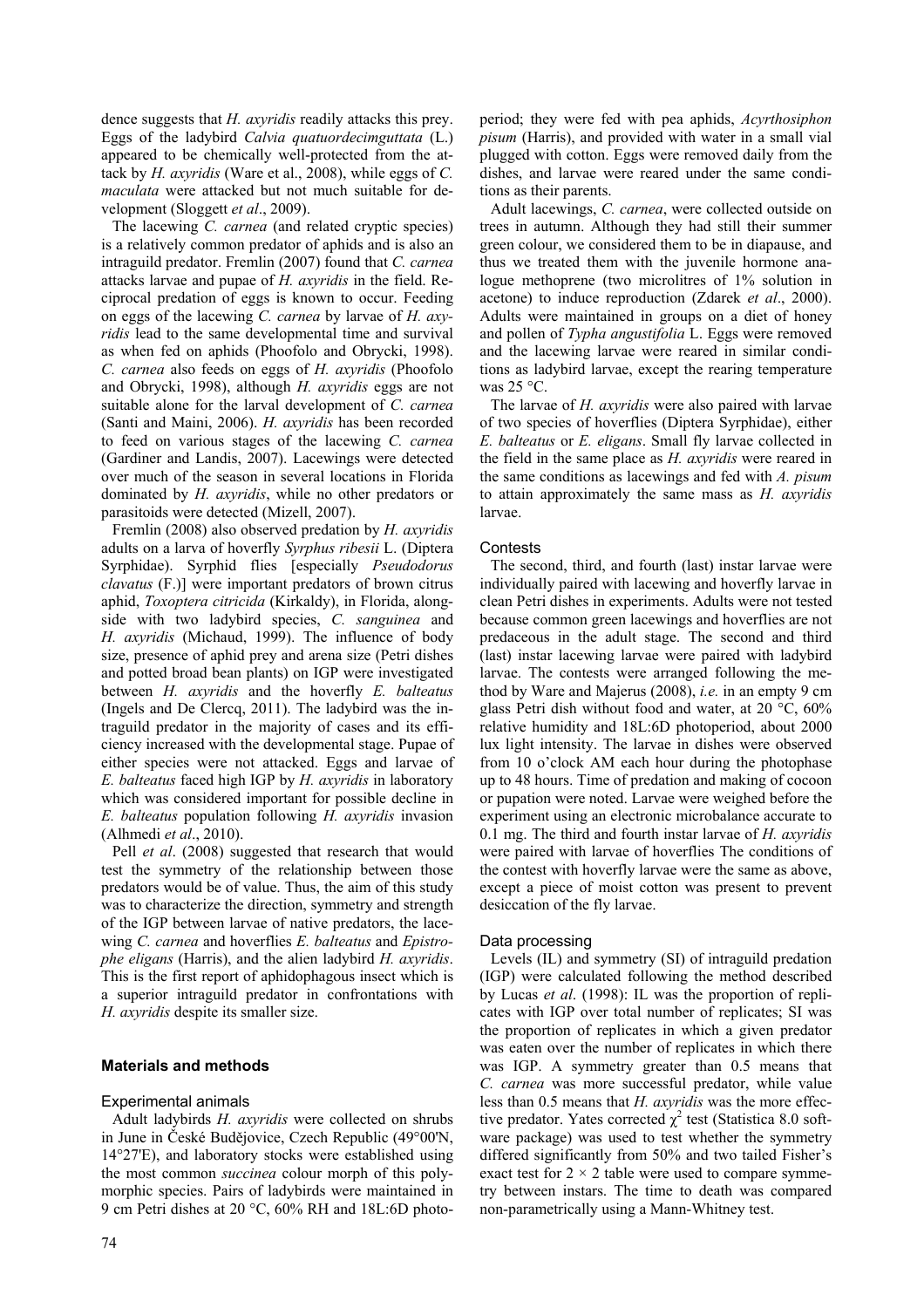# **Results**

The mass of the *H. axyridis* second instar larvae and mass of *C. carnea* second instar larvae before the experiment were comparable (table 1), as well as the masses of the third instars. *H. axyridis* fourth instar larvae were 2.7× heavier than *C. carnea* third instar larvae with which they were paired.

Contests between second instar larvae of *H. axyridis* and *C. carnea* had symmetric results (table 2). The average time-to-win values did not differ  $(z = 0.74, p = 1)$ 0.46). In the contest between third instar larvae, the larva of *C. carnea* killed the larva of *H. axyridis* in most cases ( $\chi^2$  = 5.6, *p* = 0.02). In a part of the contests between fourth instar larva of *H. axyridis* and third instar larva of *C. carnea*, both larvae survived until the end of experiment. In the others, *C. carnea* was more successful, but the deviation from symmetry was not significant  $(\chi^2 = 1.4, p = 0.38)$ . The average time-to-win was shorter in larvae of *H. axyridis* ( $z = 2.5$ ,  $p = 0.016$ ). Fisher's exact test showed that the level of IGP was lower  $(p = 0.04)$  in the third type of contest (third against fourth instar) than in the second type (third against third instar). Symmetry in the second treatment differed from the first one (second against second instar,  $p = 0.015$ ) but not from the third one ( $p = 0.06$ ).

In seven of the eight cases where both last instar larvae survived, and in three cases of those 17, when the lacewing larva killed and ate the ladybird larva, the lacewing subsequently span a cocoon and successfully pupated. More lacewing larvae pupated after additional feeding by aphids. Ladybird larvae did not attack cocoons with lacewing pupae.

When larva of *H. axyridis* attacked the lacewing larva, it approached it from one side or from behind and bit it on the dorsal side. The lacewing larva tried to defend itself but was overpowered. When larva of *C. carnea*  attacked the ladybird larva, it pierced the soft abdominal

**Table 1.** Body mass (BM, mg) of the larvae of individual instars included in IGP contests.

| Species     | Instar | BM average | BM range    |  |  |
|-------------|--------|------------|-------------|--|--|
| H. axyridis | second | 3.1        | $2.6 - 3.4$ |  |  |
|             | third  | 14         | $12 - 16$   |  |  |
|             | fourth | 35         | 28-38       |  |  |
| C. carnea   | second | 2.6        | $2.2 - 2.9$ |  |  |
|             | third  | 13         | $11 - 14$   |  |  |

sternites from below (figure 1) using its jaws (mandibular-maxillary sucking complex). The ladybird larva then stayed almost motionless, and the lacewing larva was able to probe and suck the bodily contents out.

In the additional experiments with hoverflies, third and fourth instar *H. axyridis* larvae killed more than half of same size *E. balteatus* larvae; and fourth instar *H. axyridis* killed small proportion of same size *E. eligans* larvae (table 2). Some syrphid larvae defended themselves after an attack by ladybird larva, they moved and twisted. However, no syrphid ever attacked a ladybird larva, so that symmetry of intraguild predation was not calculated. Ladybird larvae often interrupted their attacks and abandoned a syrphid larva.

#### **Discussion**

The native lacewing *C. carnea* was the superior intraguild predator in trials against the invasive ladybird *H. axyridis*; two hoverfly species, *E. balteatus* and *E. eligans* defended themselves against IGP. Until now, there was only one member of the aphidophagous guild known to effectively kill *H. axyridis*, the eyed ladybird *A. ocellata*, which is larger than *H. axyridis*. *C. carnea* is the first aphidophagous insect that appeared superior to *H. axyridis* in IGP encounters despite its smaller size.



**Figure 1.** Third instar *C. carnea* larva biting into soft abdominal segments of its intraguild prey, fourth instar *H. axyridis* larva. (In colour at www.bulletinofinsectology.org)

**Table 2.** Composition of IGP pairs, number of replications (N), number of killed individuals of *H. axyridis* (a) and second species (b), level of IGP (IL) and symmetry of IGP (SI), average time-to-win (TTW, hours) of *H. axyridis* and *C. carnea*.

| H. axyridis instar |                | instar | N(a, b)   | IL   | SI       | TTW         | <b>TTW</b> |
|--------------------|----------------|--------|-----------|------|----------|-------------|------------|
|                    | second species |        |           |      |          | H. axyridis | C. carnea  |
| second             | C. carnea      | second | 10(5, 5)  | 1.00 | 0.50     | 25          | 20         |
| third              | C. carnea      | third  | 17(16, 1) | 1.00 | 0.94     | 38          | 19         |
| fourth             | C. carnea      | third  | 33(17, 8) | 0.76 | 0.68     |             | 23         |
| third              | E. balteatus   | third  | 14(0, 10) | 0.71 |          | 23          |            |
| fourth             | E. balteatus   | third  | 20(0, 15) | 0.75 | $\theta$ | 22          |            |
| fourth             | E. eligans     | third  | 17(0,4)   | 0.24 |          | 24          |            |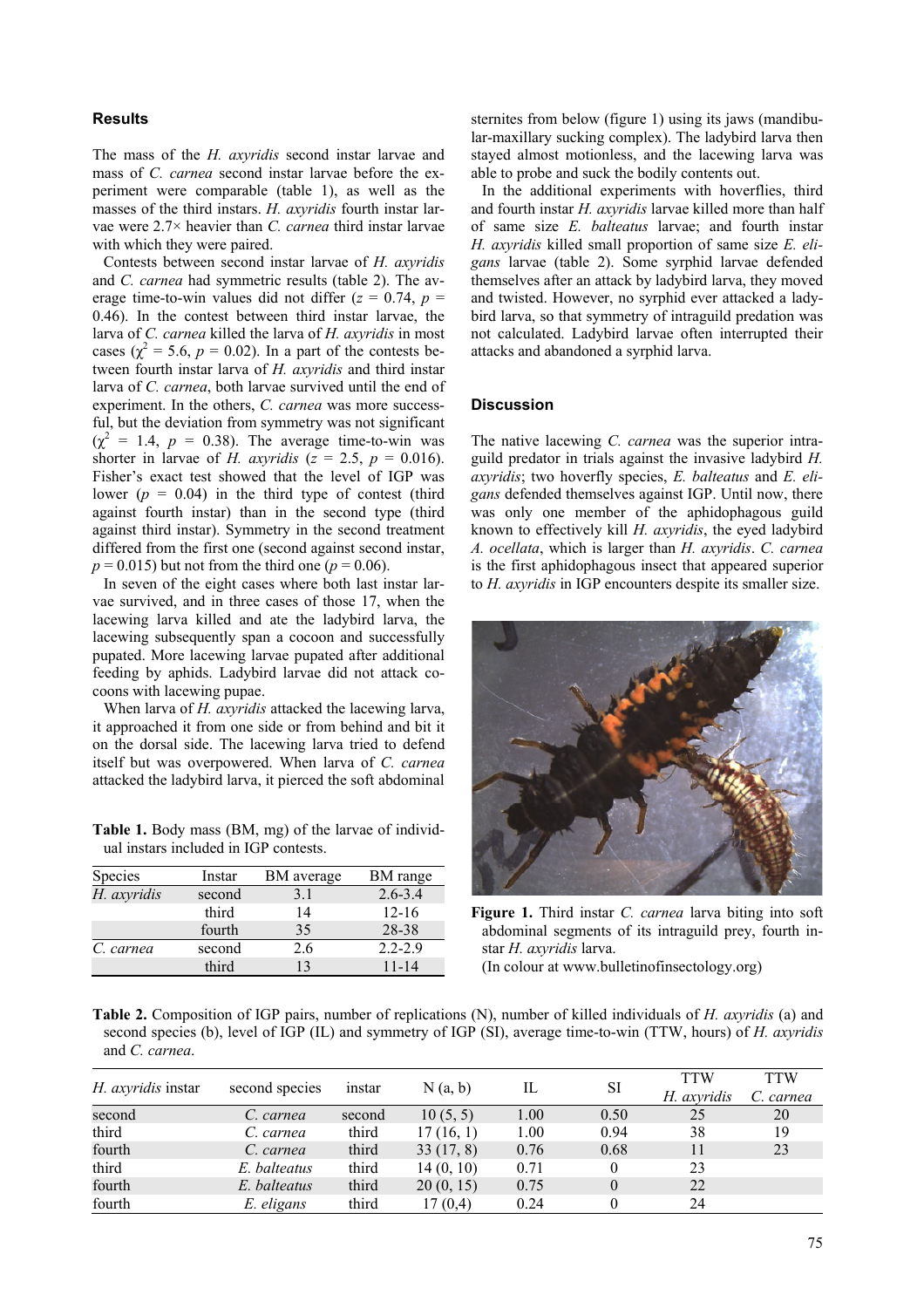

**Figure 2.** Review of so far studied cases of intraguild predation between *Harmonia axyridis* and other aphidophagous insects ordered according to the symmetry of the result of combat. Twelve results originate from the study by Ware and Majerus (2008): larvae of the fourth instars of ladybirds (Coleoptera Coccinellidae); C7 = *Coccinella septempunctata*, A2 = *Adalia bipunctata*, A10 = *Adalia decempunctata*, P14 = *Propylea quatuordecimpunctata*, C5 = *Coccinella quinquepunctata*, H4 = *Harmonia quadripunctata*, C14 = *Calvia quatuordecimguttata*, AO = *Anatis ocellata*, CSB = *Coccinella septempunctata brucki*, MS = *Menochilus sexmaculatus*, PJ = *Propylea japonica*, EM = *Eocaria muiri*; one case comes from Noia *et al*. (2008): fourth instar of ladybird C11 = *Coccinella undecimpunctata*; five cases from Rondoni *et al.*, 2012; fourth instar larvae of  $A2R = A$ , *bipunctata*, OCR = *Oenopia conglobata*, C7R = *C. septempunctata*, PLR = *Platynaspis luteorubra*, SAR = *Scymnus apetzi*; one from Ingels and De Clercq (2011): EbI = third instar larvae of hoverfly (Diptera Syrphidae) *Episyrphus balteatus* with third instar of *H. axyridis*; two from Takizava and Snyder (2012): Na2 = *Nabis alternatus* larva with second instar of *H. axyridis*, Na4 = *N. alternatus* larva with fourth instar of *H. axyridis*; other cases were achieved in this study: Eb3 = larvae of hoverfly *E. balteatus* with third instar of *H. axyridis*, Eb4 = larvae of *E. balteatus* with fourth instar of *H. axyridis*, Ee = larvae of hoverfly *Epistrophe eligans* with fourth instar of *H. axyridis*, CC2 = larvae of the second instar of *Chrysoperla carnea* (Neuroptera Chrysopidae) and *H. axyridis*, CC3 = larvae of the third instar of *C. carnea* and *H. axyridis*, CC4 = larvae of the third instar of *C. carnea* and the fourth instar of *H. axyridis*. (In colour at www.bulletinofinsectology.org)

Since the time to win was shorter for ladybird larvae as predators, we agree with previous authors (Yasuda *et al*., 2001; Snyder *et al*., 2004; Nedvěd *et al*., 2010) who emphasized the high aggressiveness of *H. axyridis*. It exhibits high attack rates or great ability to capture intraguild prey and can avoid predation. The properties of lacewing larvae that enable them to survive these attacks and capture ladybird larvae should be investigated.

Some lacewing larvae carry a protective shield (made of pieces of plant material, exuviae or dead prey) on its dorsal side, but this is not the case of *C. carnea*. Puffs of long hairs (trichomes) on thorax and abdomen may help in defence, although they are not dense enough. Chemical defence in lacewings is not well-known, but an abdominal secretion is believed to be smeared on enemies. In any case, lacewing larvae are highly mobile and may simply escape from similar predators. The trash package carried on the dorsal side of body of *Mallada desjar-* *dinsi* (Navas) larvae did not protect them against prevalent IGP by *C. carnea* third instar larvae (Mochizuki *et al*., 2006).

Hoverfly larvae *E.balteatus* were partially and *E. eligans* strongly protected against IGP. They defended themselves both actively by rapid movements and passively by their slimy surface. Among IGP prey species published to date, coccinellid *Platynaspis luteorubra* (Goeze) seems to be also protected in some way (Rondoni *et al*., 2012) (figure 2) against *H. axyridis* but not against *A. bipunctata* and *C. septempunctata*. Larvae of *P. luteorubra* lack mechanical protection found in other ladybirds such as scoli or senti. The waxy exudations of larvae of *Scymnus* species do not protect them against *H. axyridis* predation (Nedvěd *et al*., 2010; Rondoni *et al*., 2012; figure 2).

It was hypothesised (Sloggett *et al*., 2009) that native ladybirds may be toxic to *H. axyridis*, although labora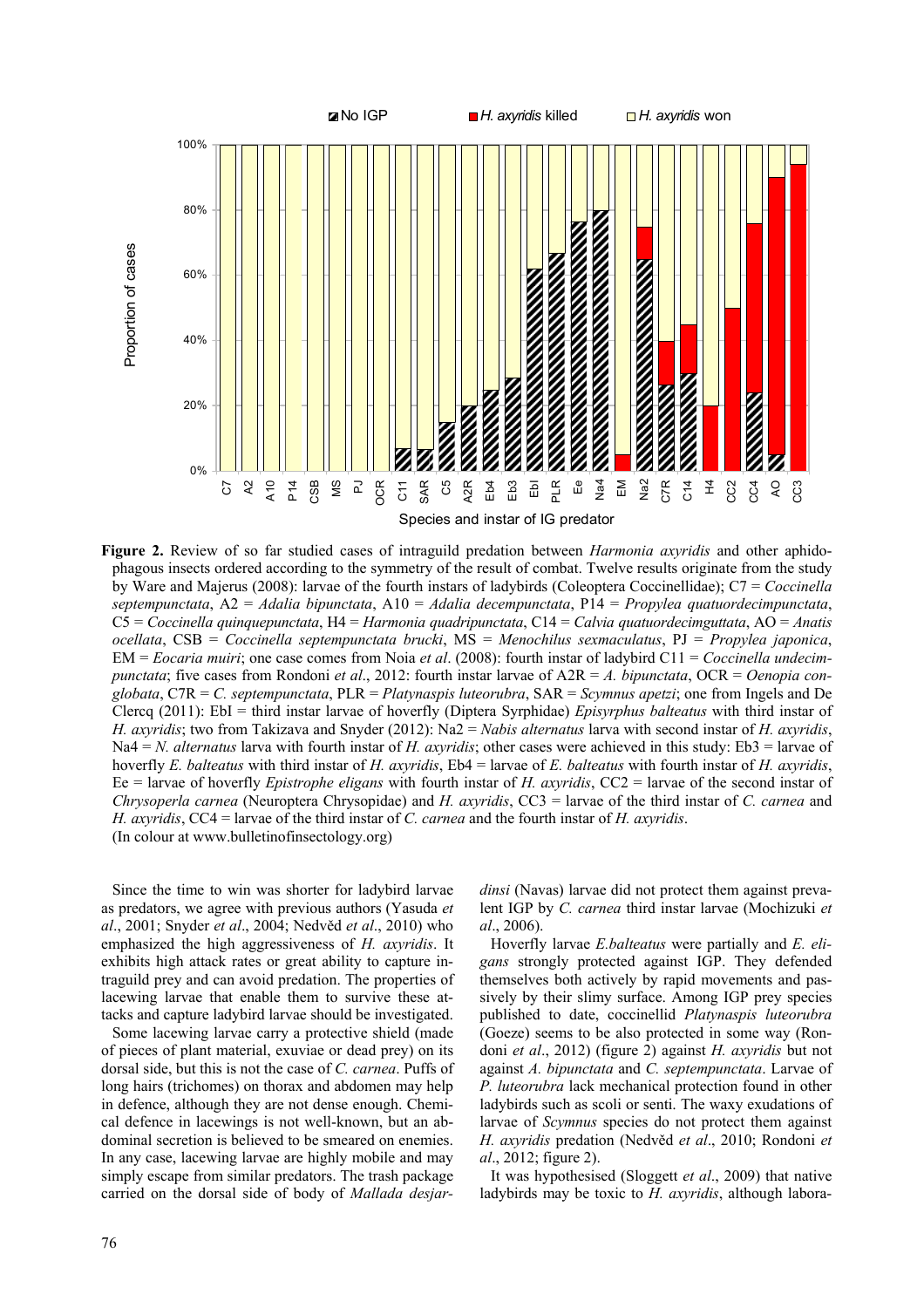tory experiments suggest *H. axyridis* readily attacks these prey. Whether lacewing and hoverfly larvae possess chemical compounds effective against attack or decreasing survival and increasing developmental time remain to be tested.

Fourth instar larvae of several European and Japanese ladybirds were ineffective against *H. axyridis* (Ware and Majerus, 2008), except *A. ocellata* and partially *Harmonia quadripunctata* (L.) and *C. quatuordecimguttata* (figure 2). The results of encounters between first instar larvae were more symmetrical, similarly to our second instar trial.

The ability of lacewing larva to kill larva of *H. axyridis* can be mainly attributed to the long mandibulomaxillar piercing complex. Long spiny protuberances on the dorsal side of *H. axyridis* larvae do not protect them against lacewing long mouthparts, and the lacewing larva can even reach soft smooth ventral side of the body, which was already reported by Fremlin (2007). The fact that ladybird larva stayed motionless soon after the lacewing larva attacked suggests an existence of unknown paralysing compound in the saliva of the lacewing.

Although the chemical defence of *H. axyridis* is effective against many predators including other ladybirds, lacewing *C. carnea* was apparently not repelled, neither subsequently affected by these toxic compounds. Lacewing larvae successfully pupated after substantial feeding on the ladybird. We do not know whether they would be able to complete entire developmental cycle on the diet consisting only from *H. axyridis*. On the other hand, ladybird larvae often abandoned a hoverfly larva probably because its slimy soft surface.

In a microcosm experiment (Gardiner and Landis, 2007), adult *H. axyridis* removed an average of  $1.07 \pm 1.07$ 0.28 individual lacewing larva within 3 h of foraging, leaving on average  $1.67 \pm 0.29$  lacewing larvae. However, another intraguild prey, the fly *Aphidoletes aphidimyza* (Rondani) was reduced much more strongly. This may be because *C. carnea* are larger, more mobile, or less preferred intraguild prey than *A. aphidimyza*. However, in the field, Brown (2003) found no decrease in the abundance of *A. aphidimyza* and various chrysopid species after the establishment of *H. axyridis.* Among four ladybird species tested, *H. axyridis* was the least susceptible to intraguild predation by the predatory bugs *Nabis alternatus* Parshley and *Geocoris bullatus* (Say) and was the most likely to consume the bugs (Takizava and Snyder, 2012).

Niche overlap between large generalist *H. axyridis* and smaller or specialized aphidophagous species may be small not only in space but also in time; large species exploiting larger or abundant prey (Sloggett, 2008) and being later (Honěk *et al*., 2008). When *H. axyridis* dominated observed plants, most other aphidophagous insects were out competed or killed, only lacewings survived and contributed in suppression of aphids (Mizell, 2007). This observation supports the relevance of our laboratory findings.

Although it was shown that *H. axyridis* caused decline in abundance and distribution of several native ladybird species in Europe (Roy *et al*., 2012) through competi-

tion and IGP, the loss of biodiversity and of ecosystem services may not be as strong as the laboratory experiments suggest. This is because of the lower magnitude of IGP under natural conditions, and because the ladybird has some powerful native competitors (*A. ocellata*, *C. carnea*) in Europe. Several species of aphidophagous predators including alien *H. axyridis* and native *C. carnea* and syrphid flies probably function synergistically in the biological control of aphids.

## **Acknowledgements**

The study was supported by grant number QH82047 by the Ministry of Agriculture of the Czech Republic. Great thanks are due to John Sloggett for useful comments to the manuscript.

#### **References**

- ALHMEDI A., HAUBRUGE E., FRANCIS F., 2010.- Intraguild interactions and aphid predators: biological efficiency of *Harmonia axyridis* and *Episyrphus balteatus*.- *Journal of Applied Entomology*, 134: 34-44.
- BROWN M. W., 2003.- Intraguild responses of aphid predators on apple to the invasion of an exotic species, *Harmonia axyridis*.- *BioControl*, 48: 141-153.
- COTTRELL T. E., YEARGAN K. V., 1998.- Intraguild predation between an introduced lady beetle, *Harmonia axyridis* (Coleoptera: Coccinellidae), and a native lady beetle, *Coleomegilla maculata* (Coleoptera: Coccinellidae).- *Journal of Kansas Entomological Society*, 71: 159-163.
- FELIX S., SOARES A. O., 2004.- Intraguild predation between the aphidophagous ladybird beetles *Harmonia axyridis* and *Coccinella undecimpunctata* (Coleoptera : Coccinellidae): the role of body weight.- *European Journal of Entomology*, 101: 237-242.
- FREMLIN M., 2007.- Intra-guild predation of harlequin ladybird larvae by lacewing larvae.- *Bulletin of Amateur Entomological Society*, 66: 110-116.
- FREMLIN M., 2008.- Intra-guild predation of hoverfly larvae by harlequin ladybirds.- *Bulletin of Amateur Entomological Society*, 67: 148-150.
- GARDINER M. M., LANDIS D. A., 2007.- Impact of intraguild predation by adult *Harmonia axyridis* (Coleoptera: Coccinellidae) on *Aphis glycines* (Hemiptera: Aphididae) biological control in cage studies.- *Biological Control*, 40: 386-395.
- HARMON J. P., STEPHENS E., LOSEY J., 2007.- The decline of native ladybirds (Coleoptera: Coccinellidae) in the United States and Canada.- *Journal of Insect Conservation*, 11: 85-94.
- HONEK A., DIXON A. F. G., MARTINKOVA Z., 2008.- Body size and the temporal sequence in the reproductive activity of two species of aphidophagous coccinellids exploiting the same resource.- *European Journal of Entomology*, 105: 421-425.
- HOUGH-GOLDSTEIN J., COX J., ARMSTRONG A., 1996.- *Podisus maculiventris* (Hemiptera: Pentatomidae) predation on ladybird beetles(Coleoptera: Coccinellidae).- *Florida Entomologist*, 79: 64-68.
- INGELS B., DE CLERCQ P., 2011.- Effect of size, extraguild prey and habitat complexity on intraguild interactions: a case study with the invasive ladybird *Harmonia axyridis* and the hoverfly Episyrphus balteatus.- *BioControl*, 56: 871-882.
- KOCH R. L., 2003.- The multicolored Asian lady beetle, *Harmonia axyridis*: a review of its biology, uses in biological control and non-target impacts.- *Journal of Insect Science*, 3: 116.